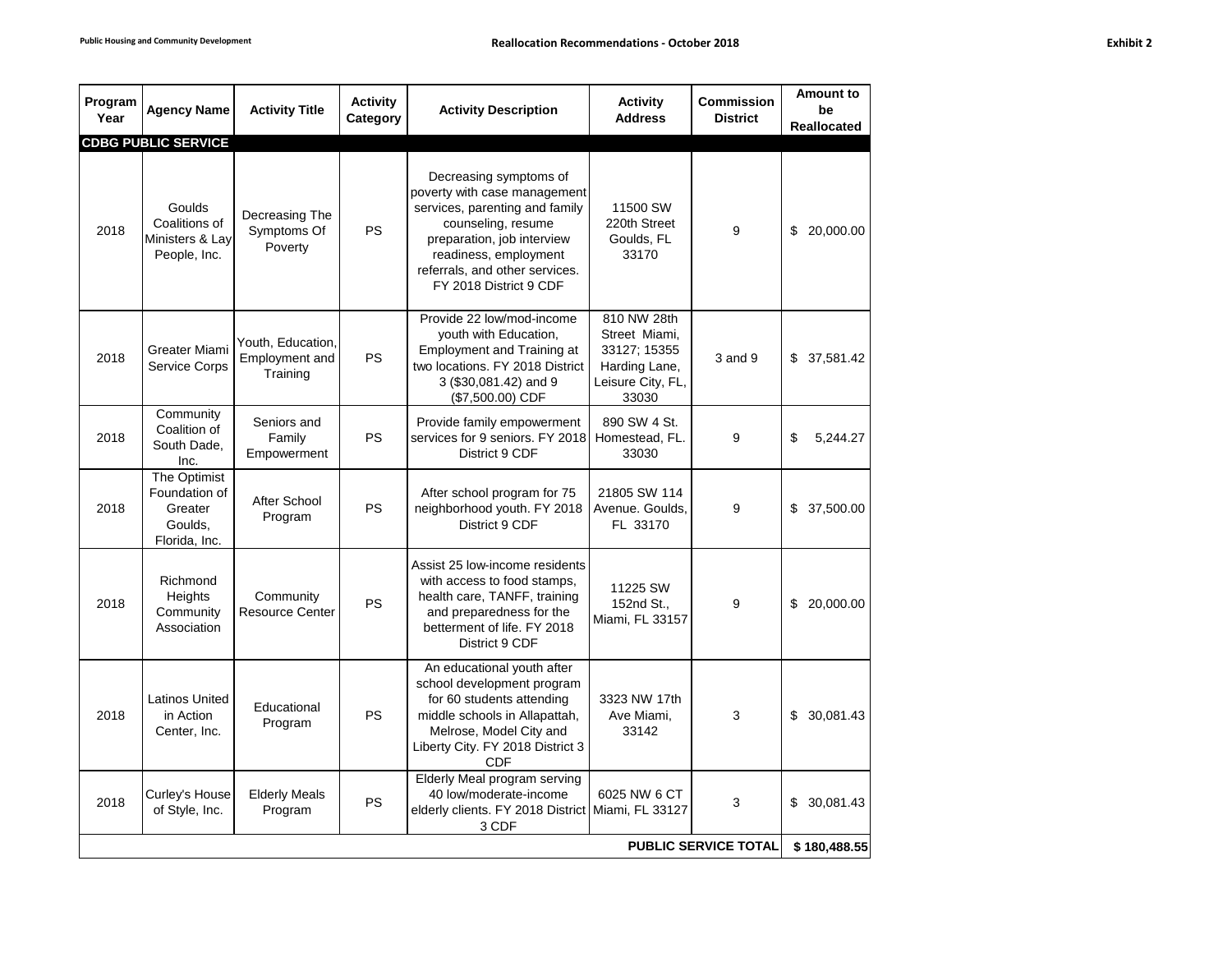|                                                           |                                                       | <b>CDBG PUBLIC FACILITIES/CAPITAL IMPROVEMENTS</b>             |         |                                                                                                                                                   |                                                    |              |                 |
|-----------------------------------------------------------|-------------------------------------------------------|----------------------------------------------------------------|---------|---------------------------------------------------------------------------------------------------------------------------------------------------|----------------------------------------------------|--------------|-----------------|
| 2018                                                      | Parks,<br>Recreation and<br>Open Spaces               | Amelia Earhart<br>Park Bike Repair<br>Station &<br>Landscaping | PF&CI   | Installation of bike repair<br>station, bike racks, signs and<br>landscaping FY 2015<br>(\$5,142.04) and FY 2018<br>(\$17,857.96) District 13 CDF | 401 E 65th St<br>Hialeah, FL<br>33013              | 13           | \$<br>23,000.00 |
| 2018                                                      | Parks.<br>Recreation and<br>Open Spaces               | Greynolds Park<br>Infrastructure<br>Projects                   | PF&CI   | Replace damaged playground<br>equipment and sand with<br>engineered wood and other<br>improvements. FY 2018<br>District 4 CDF                     | 17530 W. Dixie<br>Hwy, N. Miami<br>Beach, FL 33160 | 4            | \$108,102.24    |
| 2018                                                      | Miami Bridge<br>Youth and<br>Family<br>Services, Inc. | <b>Expand School</b><br>Facility                               | PF&CI   | Expand school facility on<br>property to serve 50 low/mod<br>runaway, truant, homeless,<br>and victimized youth ages 6 -<br>17.                   | 2810 NW South<br>River Drive,<br>Miami, FL 33125   | 5            | \$<br>60,000.00 |
| 2018                                                      | Parks.<br>Recreation and<br>Open Spaces               | Mini-Park<br>Renovation                                        | PF & CI | Revitalize mini-park in District<br>3 by removing concrete,<br>adding landscaping, new<br>benches, tree planting and<br>other improvements.       | 5905 NW 15th<br>Ave., Miami, FL<br>33142           | 3            | \$<br>68,025.48 |
| 2018                                                      | Parks,<br>Recreation and<br>Open Spaces               | Arcola Lakes<br>Park                                           | PF&CI   | Renovation of existing<br>walkways and new water<br>fountain upgrade and other<br>improvements.                                                   | 1301 NW 83rd<br>St., Miami, FL<br>33147            | 2            | \$<br>77,341.78 |
| <b>PUBLIC FACILITIES &amp; CAPITAL IMPROVEMENTS TOTAL</b> |                                                       |                                                                |         |                                                                                                                                                   |                                                    | \$336,469.50 |                 |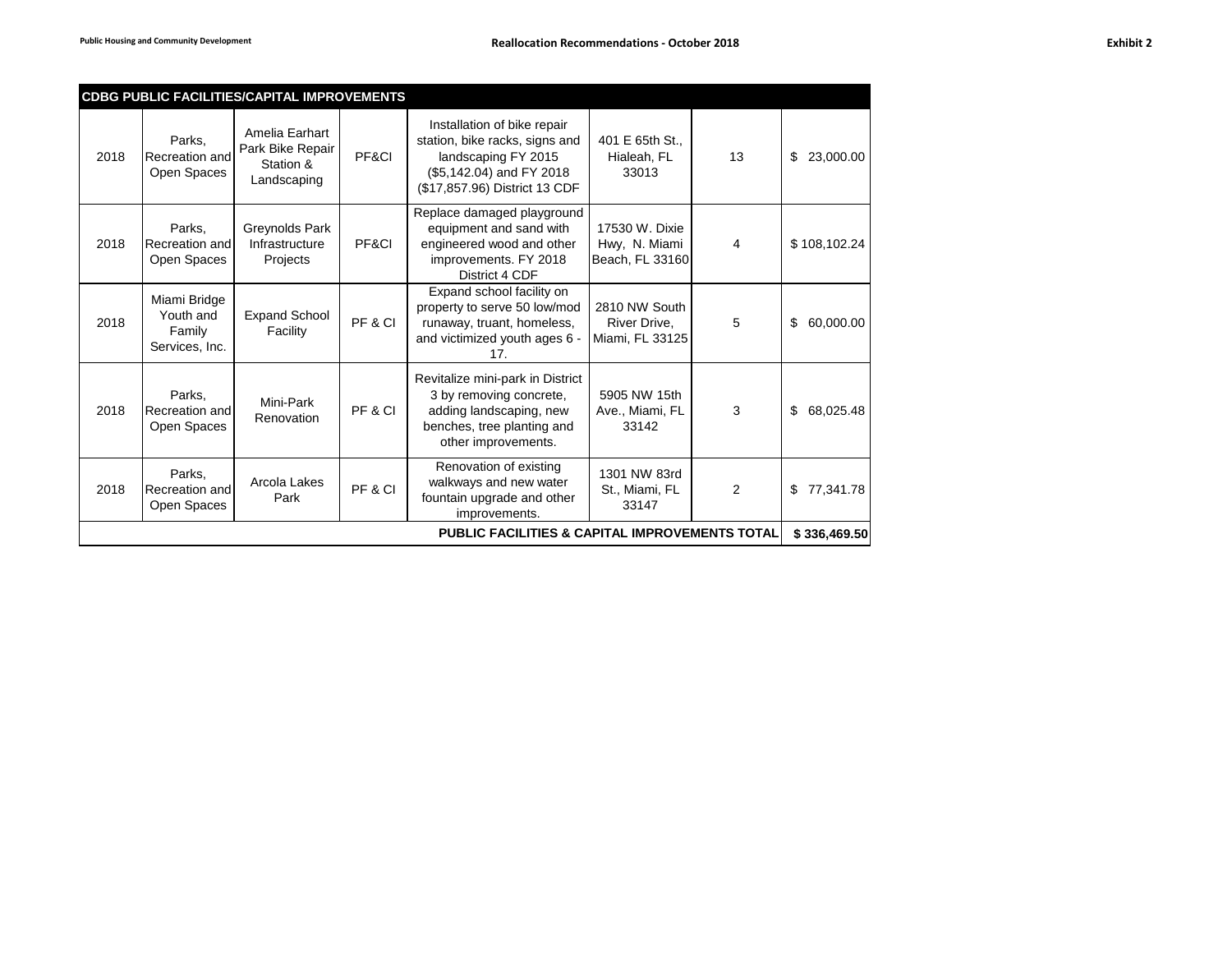| <b>CDBG HOUSING</b> |                                                                             |                                                                                                                            |                    |                                                                                                                                                                                                                                                                                              |                                                        |                                       |                 |
|---------------------|-----------------------------------------------------------------------------|----------------------------------------------------------------------------------------------------------------------------|--------------------|----------------------------------------------------------------------------------------------------------------------------------------------------------------------------------------------------------------------------------------------------------------------------------------------|--------------------------------------------------------|---------------------------------------|-----------------|
| 2018                | Greater Miami<br><b>Services Corps</b>                                      | Housing<br>Rehabilitation                                                                                                  | Housing            | Paint and landscape homes of<br>low and moderate-income<br>District 2 residents. FY 2016<br>District 2 CDF                                                                                                                                                                                   | 810 NW 28th St.<br>Miami FL 33127                      | Various<br>locations in<br>District 2 | \$30,200.00     |
| 2018                | Cornerstone<br>Group                                                        | Metro Grande<br>Apartments<br>Infrastructure<br>Costs                                                                      | Housing            | Provide infrastructure support<br>to new affordable housing<br>development. FY 2015 District<br>13 CDF                                                                                                                                                                                       | 2005 W.<br>Okeechobee<br>Rd., Hialeah, FL<br>33010     | 13                                    | 93,774.96<br>\$ |
| 2018                | Rebuilding<br>Together<br>Miami-Dade                                        | Housing                                                                                                                    | Housing            | Housing repairs for seniors<br>and veterans District 9 FY<br>2016 (\$3,423.63) and FY 2018<br>(\$17,7857.96) CDF                                                                                                                                                                             | 1390 S. Dixie<br>Hwy, #2123,<br>Miami, FL 33146        | Various<br>Locations in<br>District 9 | \$21,281.59     |
| 2018                | Sundari<br>Foundation<br>Inc. $d/b/a/$<br>Lotus House<br>Women's<br>Shelter | <b>ESG Rapid</b><br>Rehousing<br>Rental<br>Assistance for<br><b>Homeless Single</b><br>Women and<br>Women With<br>Children | Housing<br>Support | 22 homeless women and 24<br>children will receive rental<br>assistance and utility/rent<br>deposits and case<br>management (46 individuals)<br>annually. Located within<br>District 3, but serves clients<br>countywide. District 3 FY 2016<br>(\$2,869.43) and FY 2018<br>(\$17,857.96) CDF | 217 NW 15th<br>Street Miami, FL<br>33136               | 3                                     | \$<br>20,727.39 |
| 2015/2018           | Public Housing<br>and<br>Community<br>Development                           | <b>Public Housing</b><br>Modernization                                                                                     | Housing            | Make needed improvements to<br>outdated structural, electrical,<br>and mechanical systems in<br>Public Housing Units. FY15<br>(\$7,218.19) and FY 18<br>(\$4,755.53)                                                                                                                         | 701 NW 1st<br>Court, 16th<br>Floor, Miami, FL<br>33136 | <b>CW</b>                             | \$11,973.72     |
|                     |                                                                             |                                                                                                                            |                    |                                                                                                                                                                                                                                                                                              |                                                        | <b>HOUSING TOTAL</b>                  | \$177,957.66    |
|                     | <b>CDBG GRAND TOTAL:</b><br>\$694,915.71                                    |                                                                                                                            |                    |                                                                                                                                                                                                                                                                                              |                                                        |                                       |                 |